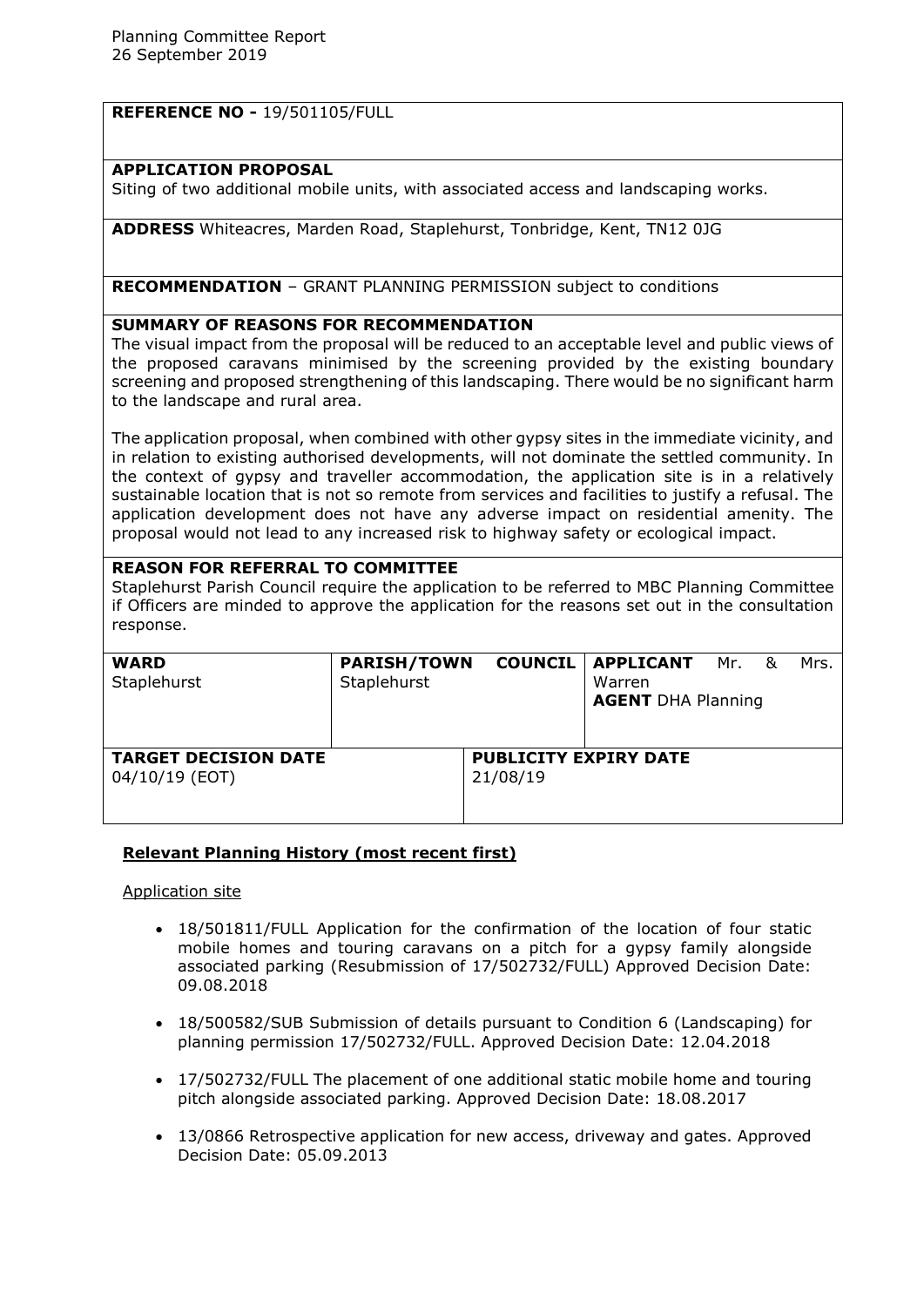- 11/1118 Change of use of land for the stationing of an additional 4 mobile homes for a gypsy family. Approved Decision Date: 21.09.2011
- 10/0226 Change of use of land to allow the relocation of one existing mobile home for residential use with associated works including hardstanding and fencing. Approved Decision Date: 29.06.2010
- 88/0799 Siting of one residential caravan. Approved Decision Date: 21.12.1988

#### Neighbouring site: Meadow View, Marden Road, Staplehurst TN12 0JG

 19/500399/FULL Proposed stationing of 4no. additional mobile homes for extended Gypsy & Traveller family. (Committee 25.04.2019) Approved Decision Date: 30.04.2019

#### **MAIN REPORT**

## **1. DESCRIPTION OF SITE**

- 1.01 The application site is located in the countryside on the north east side of Marden Road. The site frontage has a width of approximately 65 metres and extends back from the Marden Road to a depth of between 54 and 74 metres.
- 1.02 The site currently comprises an open field to the front of the existing Gypsy and Traveller site known as White Acres. White Acres is bordered by other Gypsy and Traveller accommodation to the north west (Stable Paddock) and to the south east (Meadow View).
- 1.03 A private road currently providing access to five existing caravans at White Acres, borders the application site to the south east with a post and rail timber fence along the road edge. To the north west of the site is the private access road to Stable Paddock. The site is 0.5 miles from the Staplehurst settlement boundary and 0.9 miles from Station Road in the centre of Staplehurst.

#### **2. PROPOSAL**

- 2.01 The current proposal is for the siting of two additional mobile units, with associated access and landscaping works. This application is submitted to ensure that there is one planning application and permission that covers both the existing mobile home that has been previously granted on the site as well as the two new proposed units. The proposal would result in three statics and three tourers at the site.
- 2.02 The original application was revised with the new site entrance and internal road removed from the proposal, with access now provided using the existing entrance and internal road.
- 2.03 The submitted plans show the new southern caravan at a right angle to the front boundary and set back by 19 metres from the front site boundary. The northern caravan is parallel to the front boundary and set back into the site by between 17 and 20 metres. The existing site has trees and hedging along the front boundary and the submitted plans show an extended landscape buffer of approximately 5 metres in depth, with further tree planting behind. The tree planting is shown as extending along the internal access road that will provide screening of the proposed caravans.

#### **3. POLICY AND OTHER CONSIDERATIONS**

- National Planning Policy Framework (NPPF);
- National Planning Practice Guidance (NPPG);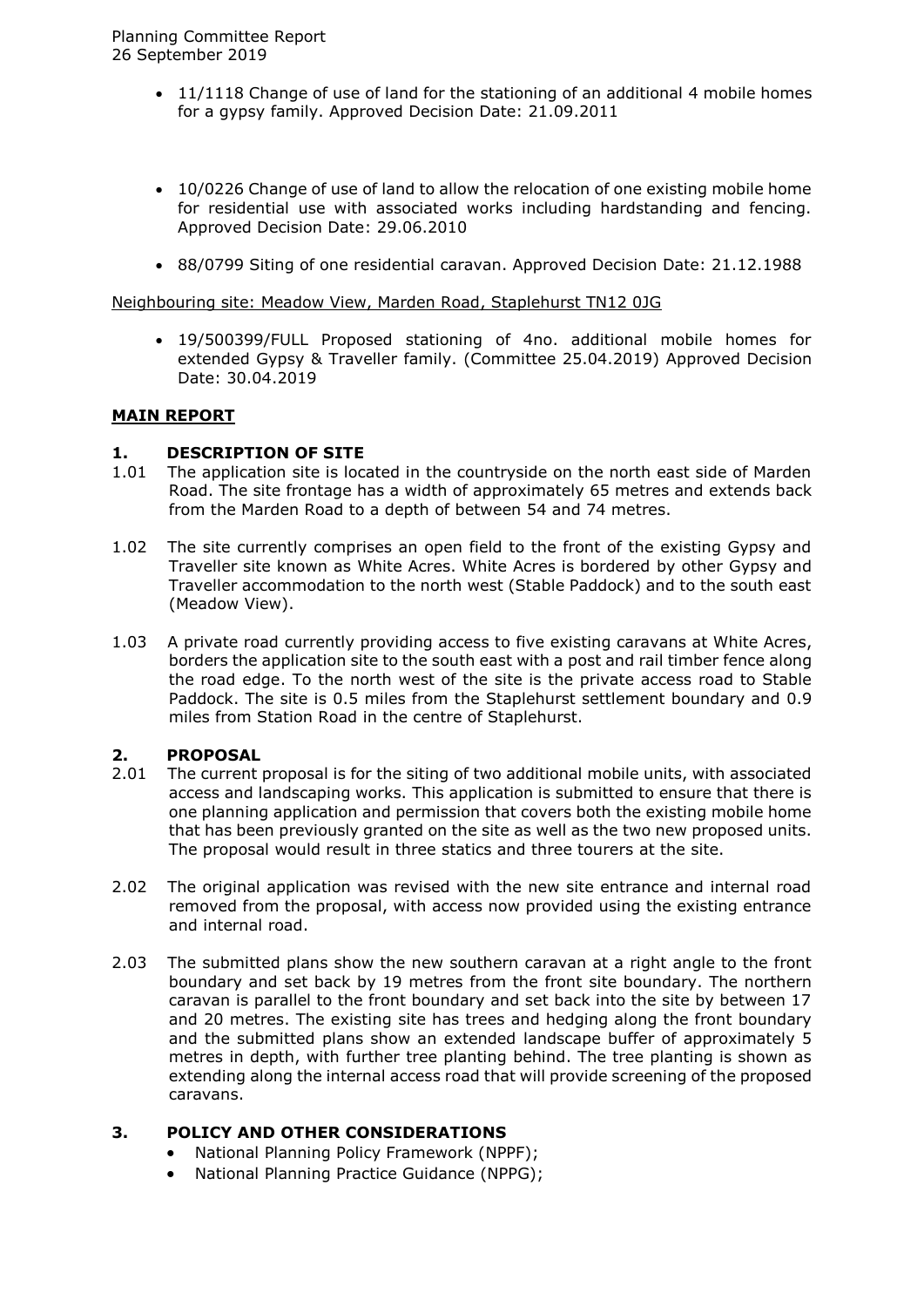- Maidstone Borough Local Plan 2017 SS1, SP17, DM1, DM15, DM30;
- Staplehurst Neighbourhood Plan;
- Planning Policy for Traveller Sites (PPTS).

# **4. LOCAL REPRESENTATIONS**

# **Local Residents:**

- 4.01 Three representations received from local residents raising the following (summarised) issues.
	- The existing Whiteacres site and two other adjacent Gypsy and Traveller sites dominate the other small residential communities that are within a 500m radius.
	- The current application will result in the site not being well kept and will impact on the rural setting;
	- Current application needs to be considered with the application at Meadow View (19/500399/Full) Staplehurst PC objected to this separate application as contrary to DM15, in an unsustainable location, not an allocated site, inadequate screening from neighbour and Marden Road issues with waste water drainage (officer comment: MBC planning committee approved this separate application at the meeting on the 25.04.2019).
	- The submitted site location plan is incorrect as the footprint shown of the nearby property called Clara is too small.
	- It is disturbing that Section 13 on the Proposal to Maidstone Borough Council states disposal of Foul Sewage as "unknown".
	- I strongly oppose any more breaks in the hedge line for environmental reasons and also because it opens the site up to a much wider vision from the road. *(Officer comment: the revised proposal no longer includes further gaps in the hedge line)*
	- The proposal will impact heavily on this supposedly rural community most obviously its infrastructure and services which are below adequate;
	- A precedent needs to be set that protects and maintains the rural belt otherwise this will open the door for further developments,
	- The Gypsy and Traveller accommodation locally has reached saturation point
	- The current proposal will, give the site an urban appearance
	- The proposal will feel cumulatively overbearing, out of scale and character
	- The provision of additional screening is acknowledgment from the applicant that there will be visual harm;
	- The existing site causes amenity issues from motorbikes, dogs barking and security lighting and this will increase as a result of the proposal.
	- A wider study is required to identify suitable land for gypsy and traveller accommodation that will ensure "…an even spread without density or concentration".
	- Public consultation was inadequate as an adjoining landowner only found out about the proposal from the Parish Council and was not sent a letter.
	- The require further encroachment into the 'front grass buffer zone' and 'punch another road access through the hedge *(Officer comment: the revised proposal no longer includes a new gap in the hedge line, with a 5 metre deep landscape buffer across the front of the site)* in case it is sold to another family…" would be contrary to the familial condition attached to 11/1118.
	- The occupation of the site by Mrs Warren and her descendants is supported but any occupation outside this group is strenuously opposed.
- 4.02 Additional consultation was carried out on the revised plans with all the original neighbours who had been sent letters and the occupiers who sent the original unsolicited response. No additional responses or comments were received.
- 4.03 The matters raised by neighbours and other objectors are discussed in the detailed assessment below.

## **5. CONSULTATIONS**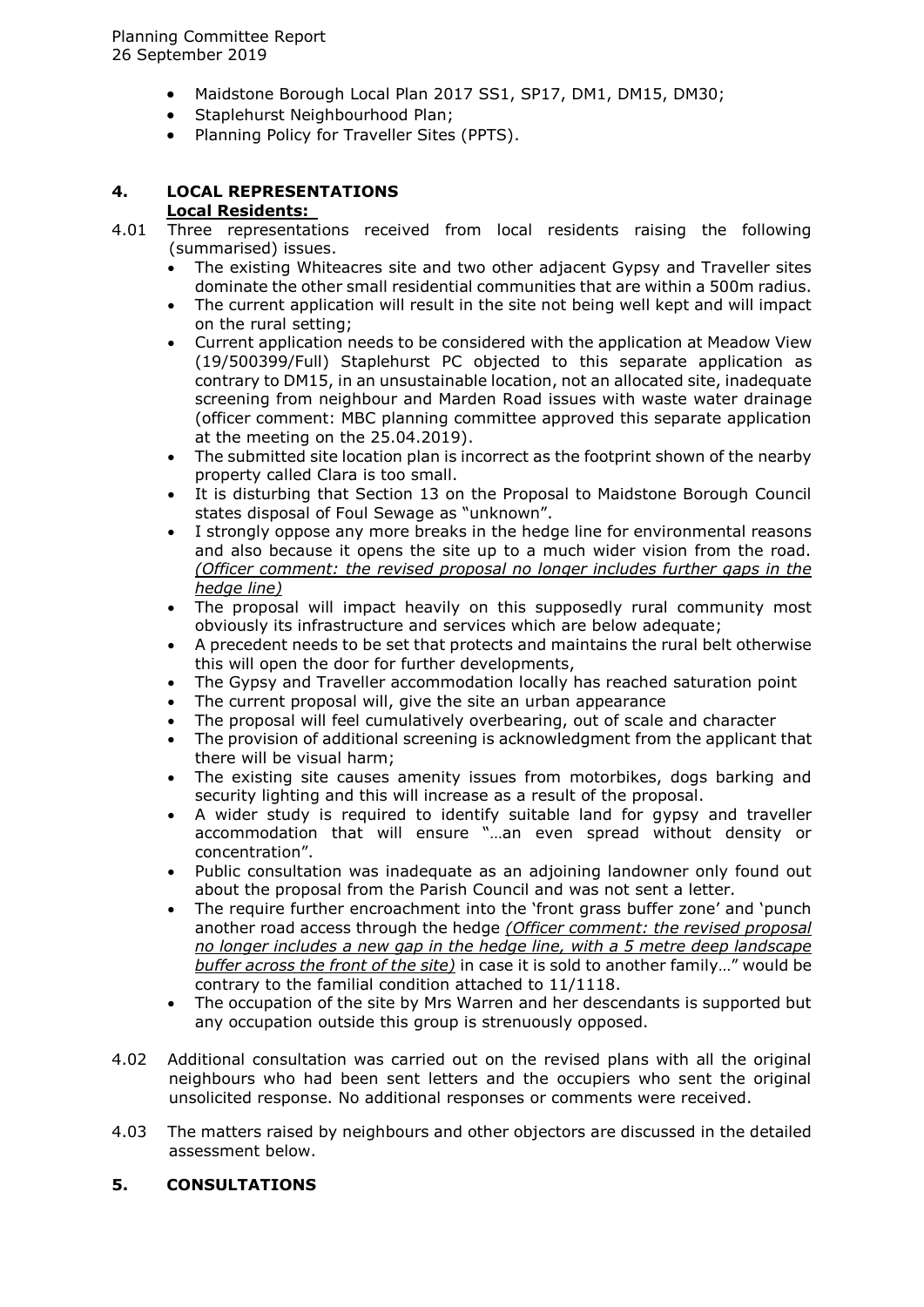(Please note that summaries of consultation responses are set out below with the response discussed in more detail in the main report where considered necessary)

# **Staplehurst Parish Council**

5.01 Original consultation response

Recommend that the application be refused for the following reasons:

- The proposal would over-develop the site and increase light pollution in the area;
- The proposed location of units nearer to the road would be detrimental to the local setting;
- The new access would be an additional hazard *Officer comment: the revised proposal no longer includes a new access)*; given the known foul water issues on Marden Road, the applications unknown response to the question of sewage disposal was not acceptable;
- There was no need for additional pitches to meet MBCs requirement;
- It was concerning to learn that at least one neighbouring landowner had not been notified about the application by MBC.
- 5.02 Additional consultation on amended plans (7 August 2019)- Whilst Councillors noted the revised access proposal, they reiterated their initial concerns expressed in their previous recommendation and wished to confirm their recommendation that permission is refused and referral to MBC Planning Committee if the Planning Officer is minded to approve the application.

## **Kent Highways**

5.03 No objection subject to conditions and informatives (Revised plans have resolved original objection).

## **MBC Environmental Health**

5.04 No objection. Recommend informative relating to the Mid Kent Environmental Code of Development Practice.

# **6. APPRAISAL**

#### **Main Issues**

6.01 The main issues for consideration relate to:

- Need for Gypsy Sites;
- Supply of Gypsy sites;
- Gypsy Status;
- Personal circumstances;
- Siting sustainability
- Impact on the character and setting of the countryside;
- Cumulative impacts;
- Residential amenity:
- Parking and highway safety
- Ecology, biodiversity and Wildlife considerations:
- Human Rights and Equality

# **Need for Gypsy Sites**

- 6.02 Local Authorities have responsibility for setting their own target for the number of pitches to be provided in their areas in their Local Plans. Maidstone Borough Council, in partnership with Sevenoaks District Council commissioned Salford University Housing Unit to carry out a Gypsy and Traveller and Travelling Showpeople Accommodation Assessment (GTAA) dated January 2012.
- 6.03 The GTAA concluded the following need for pitches over the remaining Local Plan period: Oct 2011 – March 2016 - 105 pitches Apr 2016 – March 2021 - 25 pitches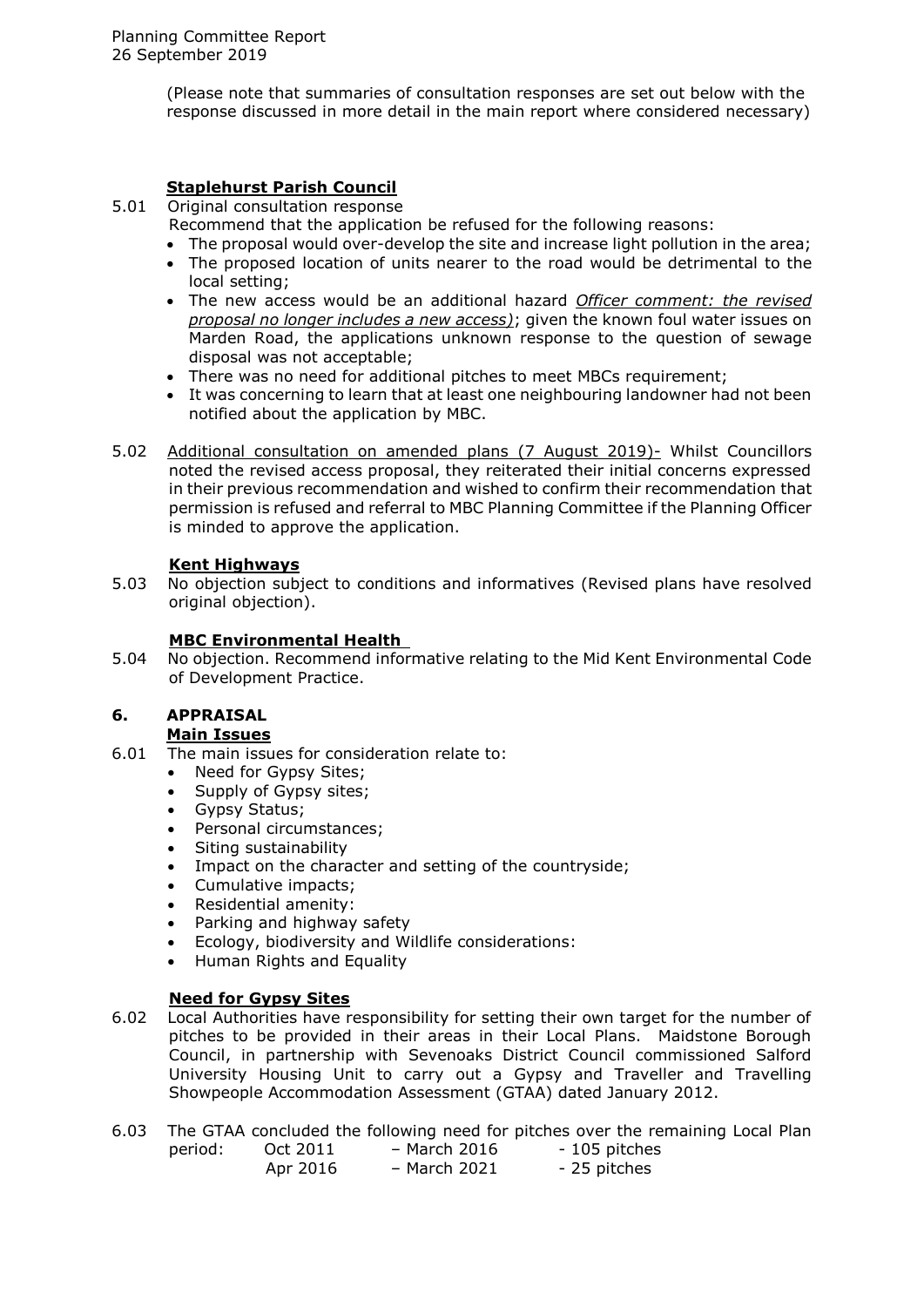|        | Apr 2021     | - March 2026 | - 27 pitches    |
|--------|--------------|--------------|-----------------|
|        | Apr 2026     | - March 2031 | - 30 pitches    |
| Total: | Oct $2011 -$ | - March 2031 | $= 187$ pitches |

- 6.04 The GTAA was completed prior to the refinement to the definition of Gypsies and Travellers contained in the revised Planning Policy for Traveller Sites document (PPTS) published in August 2015. The GTAA is the best evidence of needs at this point, forming as it does part of the evidence base to the Local Plan. It is considered to be a reasonable and sound assessment of future pitch needs, albeit that actual needs may prove to be a degree lower as a result of the definition change. The current GTAA provides the best evidence of need but each decision must be taken on evidence available at the time of a decision made.
- 6.05 The target of 187 additional pitches is included in Policy SS1 of the Maidstone Borough Local Plan.

#### **Supply of gypsy sites**

- 6.06 Accommodation for Gypsies and Travellers is a specific type of housing that councils have the duty to provide for under the Housing Act (2004). Local Plan Policy DM15 accepts that subject to certain criteria, this type of accommodation can be provided in the countryside.
- 6.07 Since 1 October 2011, the base date of the GTAA, and up to 31 July 2019, the following permissions for pitches have been granted (net):
	- Permanent/non-personal 170
	- Permanent/personal 28
	- Temporary/non-personal 4
	- Temporary/personal 39
- 6.08 A net total of 198 'permanent pitches' have been granted since 1 October 2011 and this exceeds the number of permanent pitches identified as being required by 2031 in the Gypsy and Traveller and Travelling Showpeople Accommodation Assessment (GTAA). The Council's current position is that it can demonstrate in excess of 7.7 year supply of Gypsy and Traveller sites at the base date of  $1<sup>st</sup>$  April 2018.
- 6.09 The Planning Policy for Traveller Sites (PPTS) at paragraph 11 states *"…Where there is no identified need, criteria-based policies should be included (in the Local Plan) to provide a basis for decisions in case applications nevertheless come forward. Criteria based policies should be fair and should facilitate the traditional and nomadic life of travellers while respecting the interests of the settled community".* In this context, the submitted application has to be considered against the other policies in the adopted Local Plan, including policy DM15 Gypsy, Traveller and Travelling Showpeople accommodation.

#### **Gypsy Status**

- 6.10 The planning definition of 'Gypsies and Travellers' as set out in the Planning Policy for Traveller Sites document (PPTS) has been amended to exclude those who have ceased to travel permanently. The revised definition (Annex 1 of the PPTS) is as follows: *"Persons of nomadic habit of life whatever their race or origin, including such persons who on grounds only of their own or their family's or dependants' educational or health needs or old age have ceased to travel temporarily, but excluding members of an organised group of travelling showpeople or circus people travelling together as such".*
- 6.11 As noted above, the definition includes those who are of a nomadic habit of life who have ceased to travel temporarily because of their own, or their dependants', health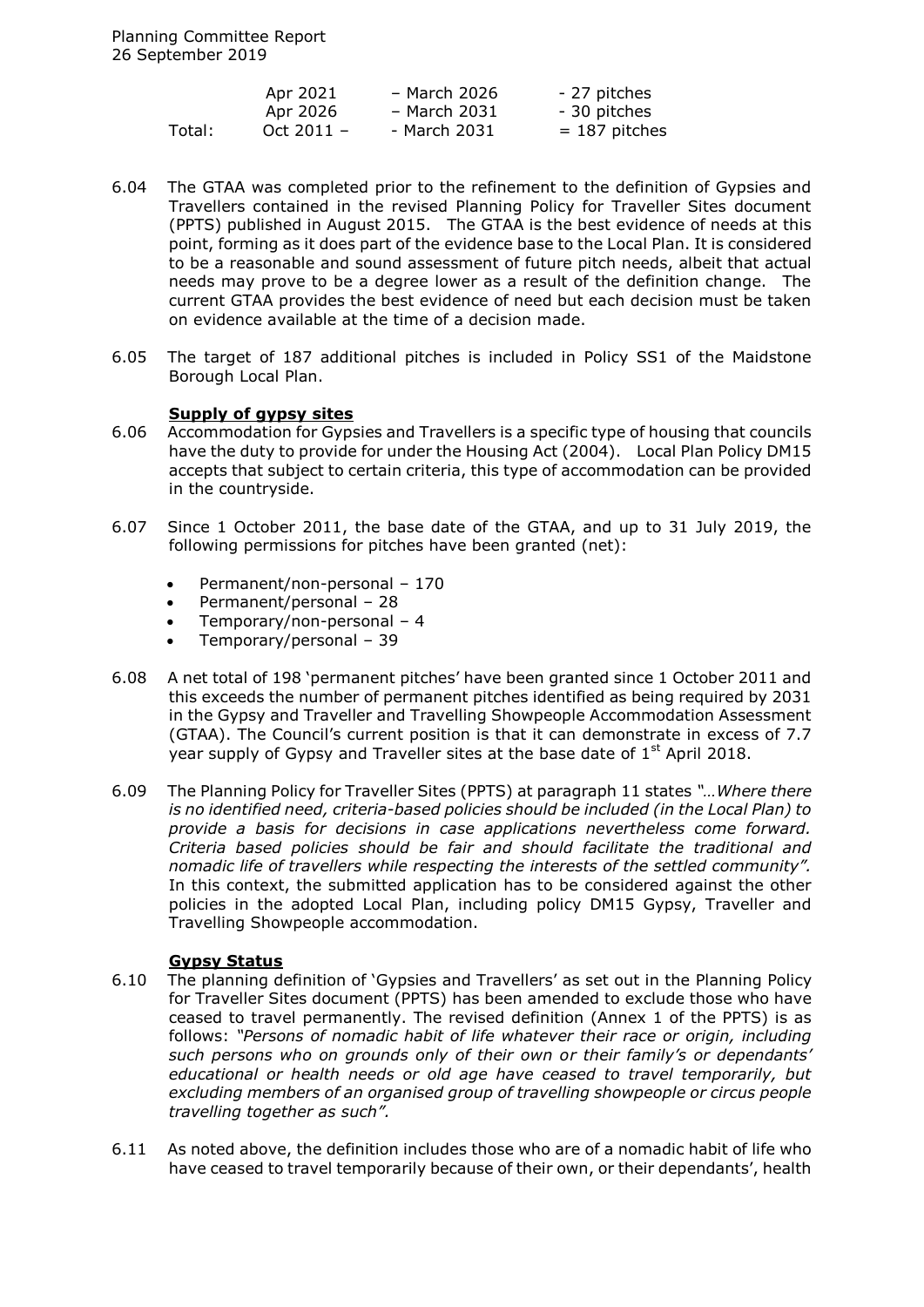or education needs or old age. To determine whether an applicant falls within the definition, the PPTS advises that regard should be had to; a) whether they had previously led a nomadic habit of life; b) the reasons for ceasing their nomadic habit of life; and c) whether there is an intention of living a nomadic habit of life in the future and if so, how soon and in what circumstances.

6.12 The applicant has supplied the following response to the questions in the PPTS: (a) Whether they had previously led a nomadic habit of life;

*"The extended family have travelled extensively for many years for work and regularly to horse fairs in places such as Appleby and Stow. The family needed to travel for at least 16-20 weeks of the year for work and to horse fairs which was often extended"*

b) the reasons for ceasing their nomadic habit of life; *"The extended family have settled on this site due to the deteriorating health of elder members of the family. Whilst the family intend to continue travelling to fairs and for work".*

c) whether there is an intention of living a nomadic habit of life in the future and if so, how soon and in what circumstances *"The family continue to travel, notwithstanding other family commitments".*

- 6.13 The applicant's family are a well-known local gypsy family with the extended family living on adjacent land for some 30 years. The two new static caravans are intended for the son and daughter of the applicant.
- 6.14 The son has two jobs, commercial cleaning and assisting his father with his business Staplehurst Driveways, the nature of the work with his father requires travelling to source work. The son also travels with his father to Gypsy fairs such as Stow And Appleby. Horse and donkey related work has been the basis of the family's travelling for many years with the family travelling to sales locations as well as horse and trotting fairs over the years. The applicant's son intends to continue with his travelling lifestyle. The son's wife was due to give birth to a baby in June 2019.
- 6.15 The second static mobile home is intended for the applicant's daughter. The applicant's daughter has a number of medical conditions. Her father wishes her to have as normal an adult life as possible and along with the extended family intends providing the ongoing care that is needed and assistance to his daughter. The applicant's daughter is not able to take part in a travelling lifestyle for work but does wish to be able to travel with her father as much as possible.
- 6.16 Given the above it is considered that the applicant and the intended occupants of the proposed caravans would fall within the current definition of Gypsy and Travellers. A condition is recommended (condition 3) on any grant of planning permission to ensure that the additional mobile homes are not occupied by any persons other than gypsies and travellers as defined in Planning Policy for Travellers Sites, August 2015 (or any subsequent definition that superseded that document). If members consider it necessary a condition can also require that occupants of the two new static homes to be the immediate family of the applicant.

# **Sustainability of location**

- 6.17 Policy SS1 describes the most sustainable locations in the borough for the provision of new development in a sustainability hierarchy. The urban area of Maidstone is at the top of this hierarchy followed by the Rural Service Centres (including Staplehurst) as the secondary focus for development.
- 6.18 Whilst the current proposal site (located 0.5 miles from the Staplehurst settlement boundary and 0.9 miles from Station Road in the centre of Staplehurst) is more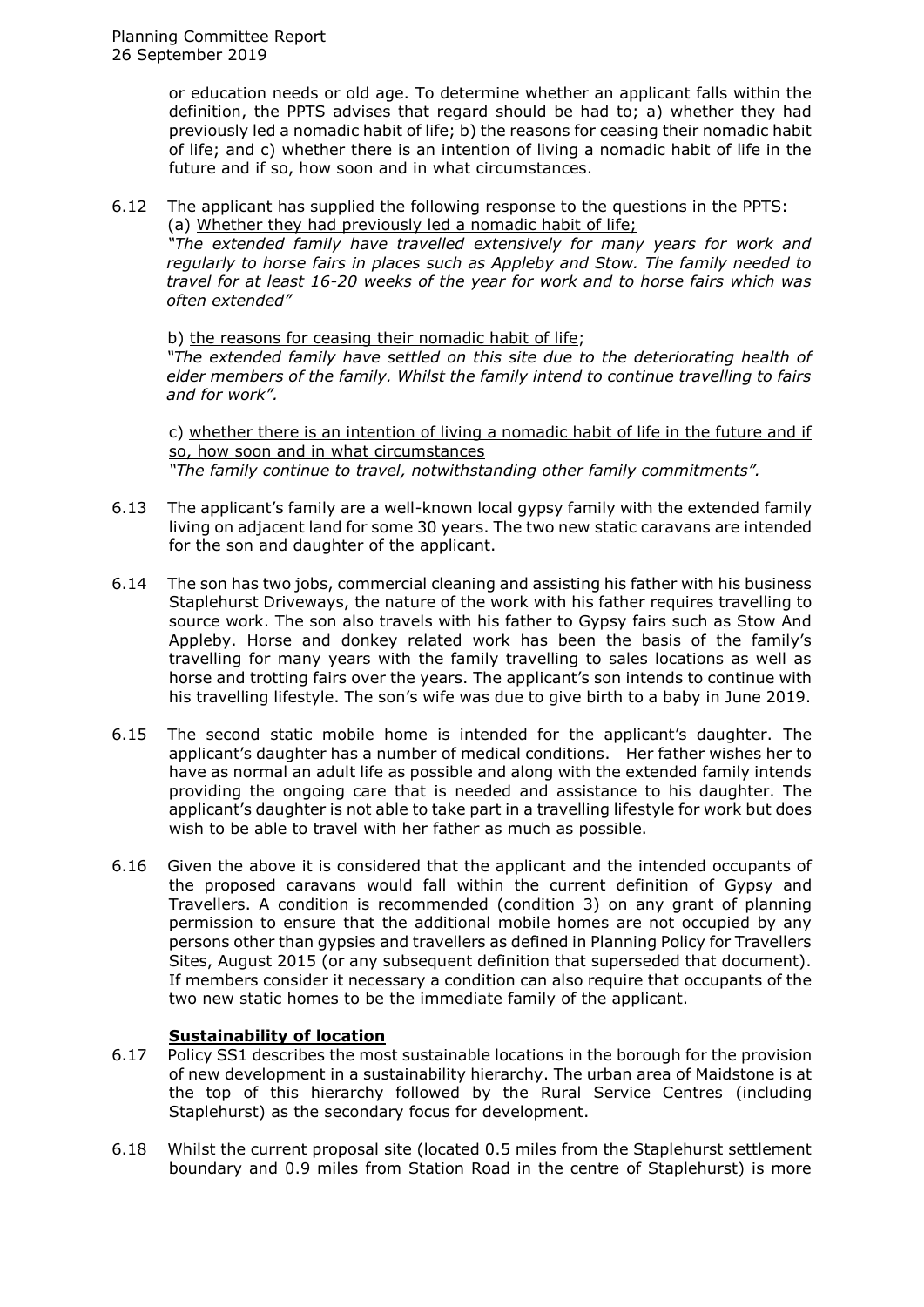sustainable than many Gypsy and Traveller sites, there are no bus stops in the vicinity and no pedestrian pavements for the 22 minute walk (travelinesoutheast.org.uk) into Staplehurst where there is a good range of services and facilities.

6.19 Gypsy and Traveller sites are almost inevitably located in countryside locations and the site is not so far removed from basic services and public transport to justify grounds to refuse on sustainability grounds. The nature of the development, other development in the vicinity and Gypsy and Traveller accommodation granted in less sustainable locations elsewhere are also relevant considerations.

## **Impact on the character and setting of the countryside**

- 6.20 Policy DM30 requires, amongst other things, that the type, siting, materials and design, mass and scale of development and the level of activity would maintain, or where possible, enhance local distinctiveness including landscape features; that impacts on the appearance and character of the landscape will be appropriately mitigated and that any new buildings should, where practicable, be located adjacent to existing buildings or be unobtrusively located and well screened by existing or proposed vegetation reflecting the landscape character of the area.
- 6.21 It is generally accepted that residential caravans/mobile homes comprise visually intrusive development out of character in the countryside. Consequently, unless well screened or hidden away in unobtrusive locations, they are normally considered unacceptable due to their visual impact. Consequently, where they are permitted this is normally on the basis of being screened by existing permanent features such as hedgerows, tree belts, buildings or land contours, as required by policy DM15 of the adopted Local Plan.
- 6.22 The site lies in the open countryside to the east of the Staplehurst village settlement. A distance of 30 metres separates the closest existing building on the site from the front boundary and the road with the intervening land a mown area of grass. The submitted plans show the proposed new southern caravan at a right angle to the front boundary and set back by 19 metres from the front site boundary. The northern caravan is broadly parallel to the front boundary and set back into the site by between 17 and 20 metres.
- 6.23 Meadow View borders the application site to the south east. Following a committee decision (25.04.2019), planning permission was approved on the 30 April 2019 for an additional 4 mobile homes at Meadow View. These mobile homes extended forward of existing homes on this Meadow View site and those currently existing on the adjoining application site.
- 6.24 The application site currently has a line of trees and hedging along the front boundary with the existing caravans are set back from the front boundary behind a mown grass field. Whilst the current application involves bringing caravans forward within the site and towards the road, a substantial set back from the site frontage of between 17 and 20 metres will be maintained. The application also involves strengthening the existing landscaping at the front of the site with a 5 metre deep landscape buffer along the front boundary and also new landscaping along the access road that will screen the new caravans in views from the site entrance. The amended proposal includes the use of the existing vehicle access without any loss of the existing boundary landscaping.
- 6.25 Whilst not part of the application site it is noted that there is a gap in roadside landscape screening at the bend in Marden Road to the north west of the application site. The submitted proposal also includes new landscape screening along the side (north west) boundary of the site that will screen the proposed caravans from this view point.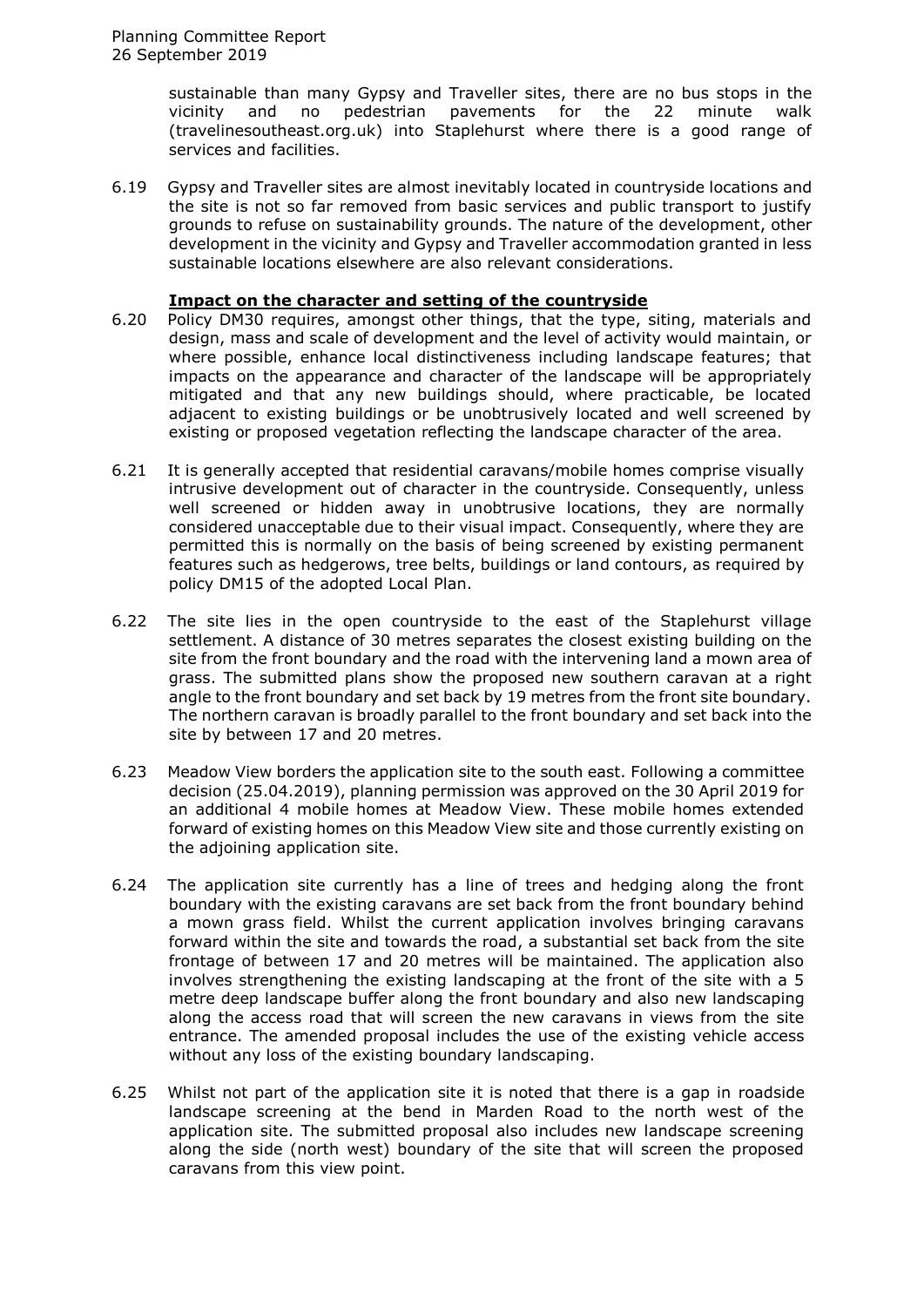- 6.26 Policy PW2 of the Staplehurst Neighbourhood plan states that development in the countryside beyond the extended village envelope will be assessed in terms of the potential impact on the visual setting, landscape features of the site and the surroundings. The submitted proposal is in accordance with policy PW2 as the new caravans are set back from the front boundary of the site. The caravans will be located behind a landscape buffer that will be extended to also screen views from the existing site access.
- 6.27 Overall the proposal would be well screened from public views and would integrate with the established site and it is therefore considered acceptable in relation to maintaining and protecting the character and setting of the countryside.

# **Cumulative impact**

- 6.28 The in the revised Planning Policy for Traveller Sites document (PPTS) published in August 2015 states that Local Planning Authorities should strictly limit new traveller development in the countryside but also states that where sites are in rural areas they should not dominate the nearest settled community and/or place undue pressure on local infrastructure. Adopted Local Plan policy DM15 states, amongst other criteria to be met in, that permission will be granted if a Gypsy and Traveller development would not significantly harm the landscape and rural character of an area due to cumulative effect.
- 6.29 A planning appeal inspector recently considered cumulative impact in relation to 8 Gypsy and Traveller pitches (4 existing and 4 proposed), in Love Lane Headcorn. One of these sites (Land Adjacent to The Potters 15/503944/FULL) is 0.9 miles to the east of the Headcorn settlement. Headcorn like Staplehurst is a designated Rural Service Centre in the Local Plan.
- 6.30 In relation to theses Love Lane appeals the inspector considered that *"…to allow the development of all the appeal sites would not have an effect greater than the sum of their individual effects on this area. This is due to the spread and separation of the sites and the existing level of screening from mature hedgerows and trees in the area".* The planning inspector concluded that *"…the scale of this development in*  relation to the size of Headcorn, an identified rural service centre, would not *dominate the settled community*".
- 6.31 In comparing the inspector's conclusions to the current application, the current proposal involves two additional static caravans on this site that is closer to the settlement boundary (0.5 miles) of the rural service centre of Staplehurst. The current application involves caravans set back from the road behind existing trees and landscaping and a new 5 metre deep landscape buffer.
- 6.32 In the context of the existing authorised development, the set back from the road and the implementation of the landscaped buffer to be secured by planning condition, the combined cumulative effect in terms of impact on the countryside and landscape would not be so significant as to be in conflict with this aim of Local Plan policy DM15. The proposed development either on its own or cumulatively with adjacent development would not overwhelm the local community and local services.

# **Residential amenity**

6.33 Policy DM1 of the Local Plan states that development should respect the amenities of occupiers of neighbouring properties by ensuring that development does not result in, or is exposed to, excessive noise, activity or vehicular movements, overlooking or visual intrusion, and that the built form would not result in an unacceptable loss of privacy or light enjoyed by the occupiers of nearby properties. Policy DM8 of the Local Plan considers the impact of external lighting.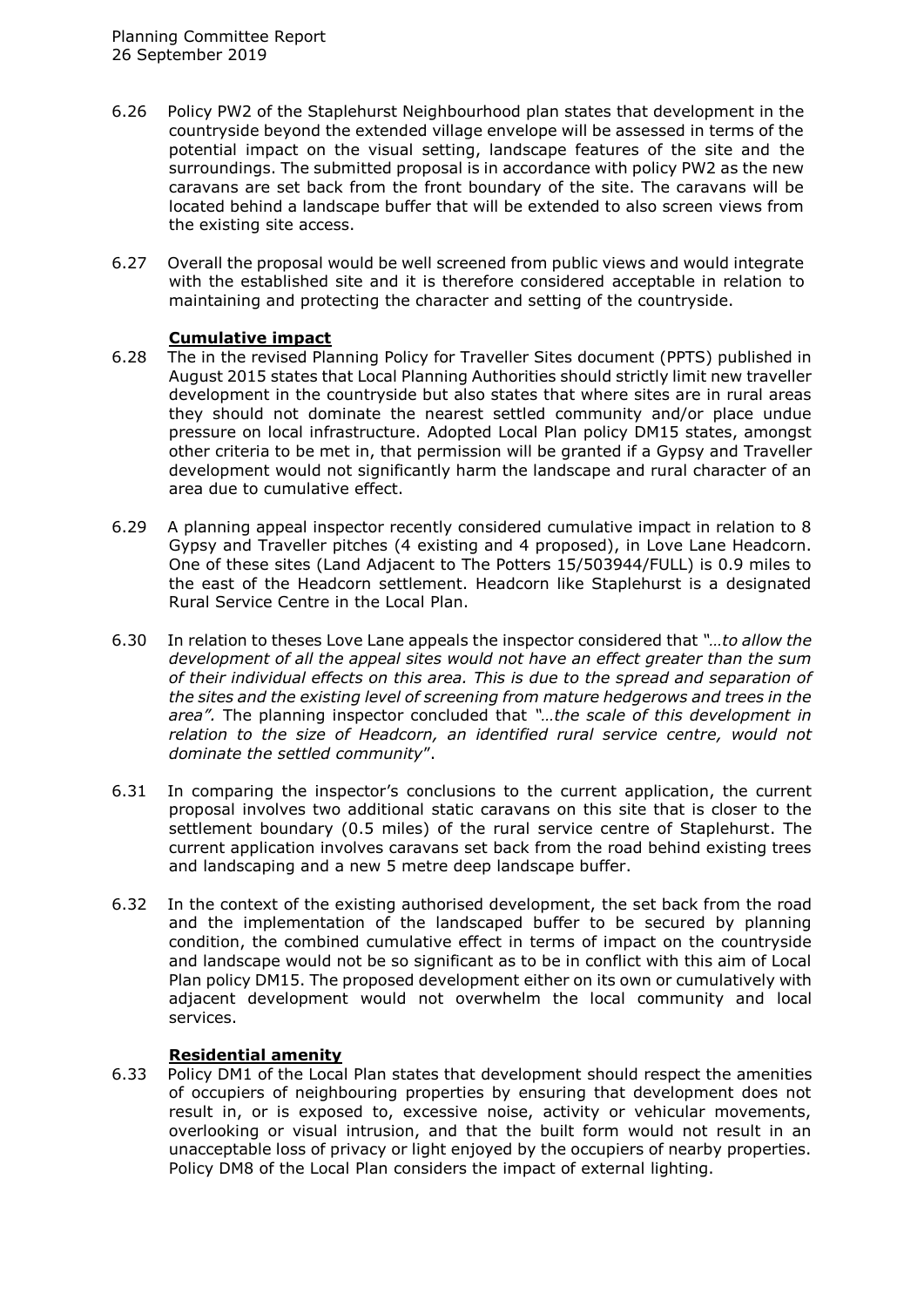- 6.34 The nearest house to the application site is Clara which is located 70 metres to the south east of the application site boundary and beyond adjacent Meadow View Gypsy and Traveller site. Lindridge Oast is located 175 metres to the north west of the site boundary and on the opposite side of Marden Road. With these separation distances the proposed additional two static caravans would be acceptable in relation to maintaining natural light, privacy, overlooking and general increases in activity.
- 6.35 Consultation responses refer to amenity issues relating to barking dogs, motorbike engines and external lighting associated with the current site. Whilst existing external lighting cannot be controlled through the current application, it is recommended that a condition be attached to a planning permission that requires details of any new external lighting to be submitted to and approved in writing by the local planning authority.
- 6.36 There is nothing to indicate that future occupants of the proposed two caravans (intended occupants have been outlined earlier in this report) would be the source of noise nuisance to nearby neighbours. In this context, noise issues relating to barking dogs and motorbike engines associated with the current accommodation would not be grounds to refuse planning permission for the current application.
- 6.37 The current noise issues would need to be investigated outside of the assessment of the current planning application. Details of how neighbours can report noise nuisance to the Council's Community Protection team are set out on the following link to the Council's website: [https://preview.tinyurl.com/y6zu39bo.](https://preview.tinyurl.com/y6zu39bo)
- 6.38 The proposal would not result in any unacceptable loss of amenity in terms of loss of light, outlook, privacy or noise and disturbance due to the separation distances involved. The submitted proposal is considered acceptable in relation to the protection of neighbour amenity and in accordance with adopted local plan policies.

# **Parking and highway safety**

- 6.39 Policy DM 30 of the local plan states that proposals which would not result in unacceptable traffic levels on nearby roads will be permitted. Policy DM15 states that planning permission for Gypsy and Traveller accommodation will be granted if the site can be safely accessed to and from the highway by all vehicles using the site on a regular basis.
- 6.40 The revised proposal does not include the formation of a new access but uses the existing vehicle access that has been in use for a number of years. No objections have been raised previously regarding highways safety in relation to the use of this this access. The area of hardstanding around the mobile homes would provide sufficient on-site parking and turning areas such that there would be no adverse highways safety impact on the highway.
- 6.41 The permitted shared access is considered acceptable for the additional mobile home use in terms of highway safety. Adequate hardsurfacing is available within the plot for the parking of vehicles associated with the residential use of the site and for vehicle manoeuvring enabling vehicles to enter and leave the plot in a forward gear. The level of vehicle movements to and from the site is not likely to be so significant as to raise any overriding highway safety issues. Kent Highways raise no objection.

# **Ecology and biodiversity considerations**

6.42 Policy DM1 of the local plan states that proposals should respect the topography and respond to the location of a site and sensitively incorporate natural features such as trees, hedges and ponds worthy of retention within the site. Policy DM3 of the Local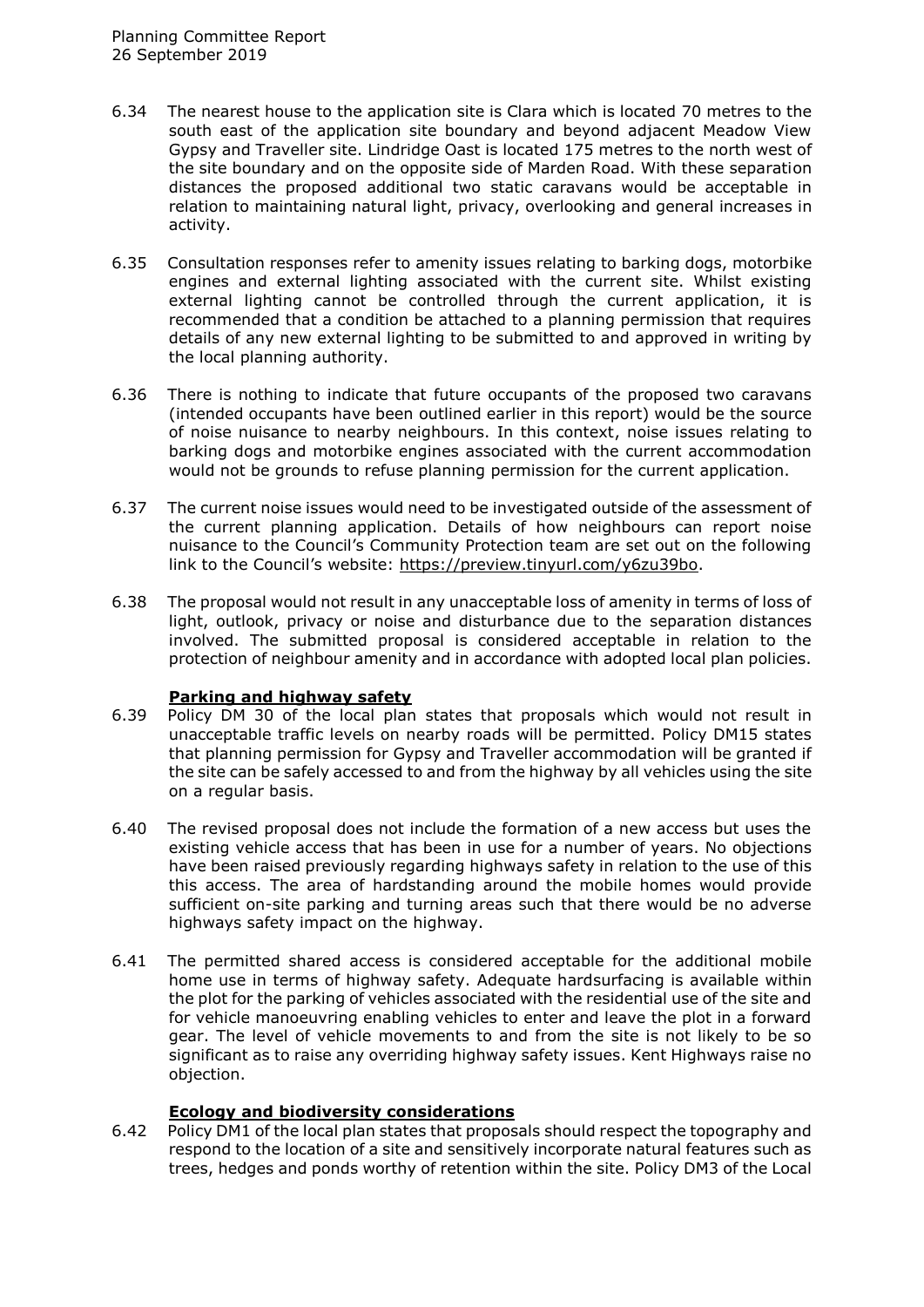Plan states that where appropriate, development proposals will be expected to appraise the value of the borough's natural environment

- 6.43 The site has been is use as a gypsy traveller site for several years and with the exception of the mowed lawn area and hedgerow boundary there are areas of hardstanding. In this context the site currently has limited ecological value.
- 6.44 The proposed caravans will be sited on an area that is currently mown lawn. As part of the proposal new landscaping is proposed along the front boundary and this landscaping (with details and management required by condition) will increase the biodiversity habitats on the site.
- 6.45 As such, a grant of planning permission for the additional mobile home on the current application site, together with native species landscaping/planting to the rear part of the plot to be secured by planning condition, would enable ecological mitigation and/or enhancements to be secured by condition in accordance with Government guidance in the NPPF (para. 175).

#### **Human Rights and Equality**

- 6.46 Article 8 of the European Convention on Human Rights, as incorporated into UK law by the Human Rights Act 1998, protects the right of an individual to, amongst other things, a private and family life and home. Furthermore, the courts have held that the best interest of the children shall be a primary consideration in all decisions concerning children including planning decisions. Due regard has been had to the Public Sector Equality Duty (PSED) contained in the Equality Act 2010. The ethnic origins of the applicant and his family and their traditional way of life are to be accorded weight under the PSED.
- 6.47 There is a need to provide a settled base for the upbringing of the grandchild of the applicant and to enable the child to be enrolled in mainstream school and receive an education.
- 6.48 There is also a need for the applicant's daughter, who has a number of medical conditions, to receive as normal an adult life as possible whilst having the support of her extended family providing ongoing care need. These personal circumstances are considered to outweigh the limited visual and landscape impact in the countryside location resulting from the development.

#### **Other Matters**

- 6.49 The Council values comments made by local residents as a result of public consultation. Unlike some other neighbouring boroughs the Council goes beyond the normal statutory requirement and posts a site notice as well as sending individual letters to adjoining addresses. The addresses sent individual letters are selected as the properties that have the greatest potential for direct impact, this normally means properties (as opposed to land) that immediately adjoin the application site.
- 6.50 The selection of properties to be sent individual letters is not based on actual land ownership for a number of reasons as has been suggested in a consultation response. These reasons include the fact that the main assessment of impact from a development proposal would be related to the most sensitive receptor, and this would be adjacent residential accommodation rather than land. In the current application the occupiers of Lindridge Oast did not receive an individual consultation due to separation distance from the application site (175 metres from the site boundary on the opposite side of Marden Road).
- 6.51 As is common with other planning applications and whilst this is an extension to existing Gypsy and Traveller accommodation a planning condition is recommended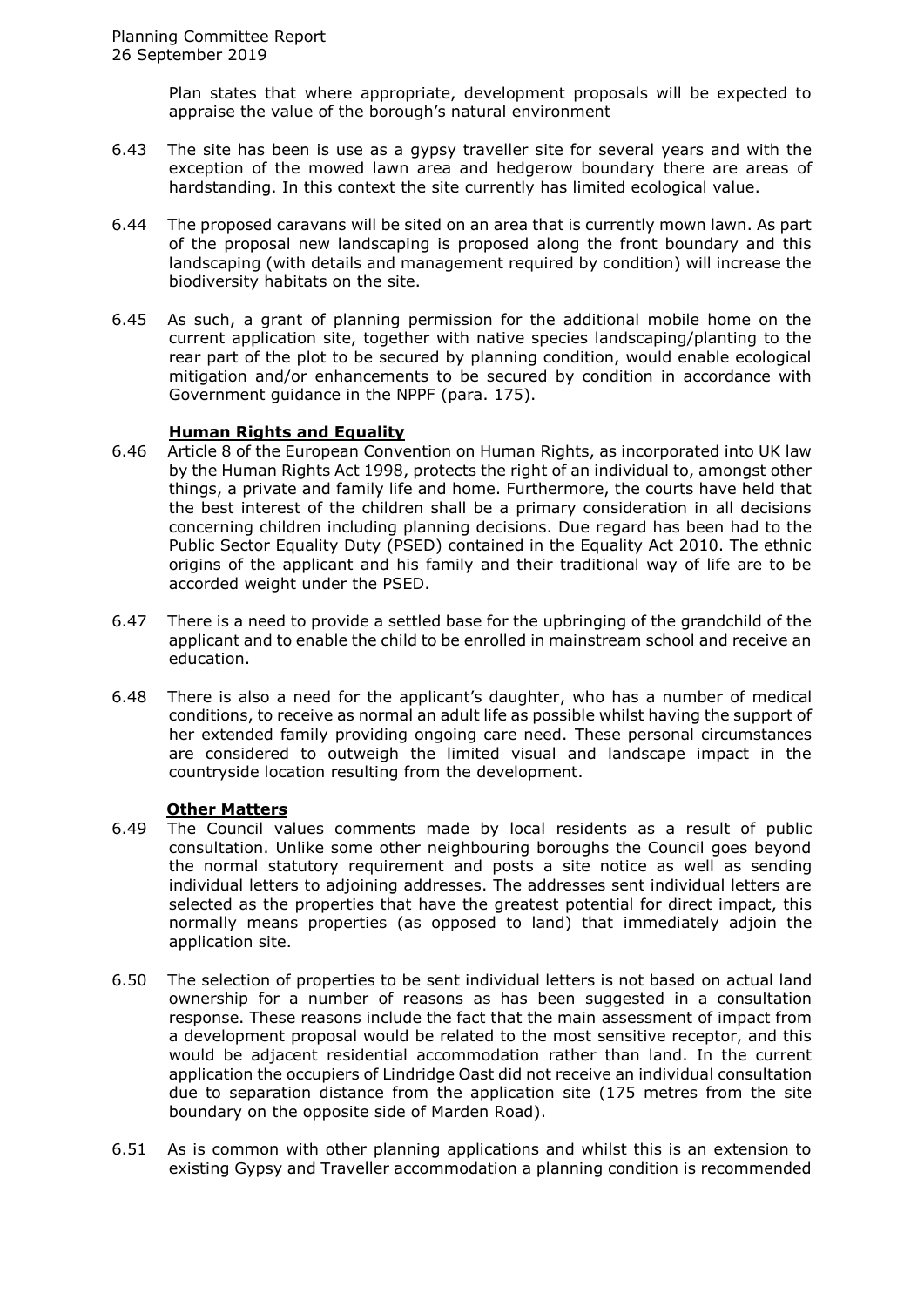seeking details of the how sewage from the additional two static caravans is to be dealt with.

## **7. CONCLUSION**

- 7.01 The visual impact from the proposal will be reduced to an acceptable level and public views of the proposed caravans minimised by the screening provided by the existing boundary screening and proposed strengthening of this landscaping. There would be no significant harm to the landscape and rural area to warrant refusal.
- 7.02 The application proposal, when combined with other gypsy sites in the immediate vicinity, and in relation to existing authorised developments, will not dominate the settled community. In the context of gypsy and traveller accommodation, the application site is in a relatively sustainable location that is not so remote from services and facilities to justify a refusal. The application development does not have any adverse impact on residential amenity. The proposal would not lead to any increased risk to highway safety or ecological impact.

## **8. RECOMMENDATION**

GRANT planning permission subject to the following conditions:

- 1) The development hereby permitted shall be begun before the expiration of three years from the date of this permission; Reason: In accordance with the provisions of Section 91 of the Town and Country Planning Act 1990 as amended by Section 51 of the Planning and Compulsory Purchase Act 2004.
- 2) The development hereby permitted shall be carried out in accordance with the following approved plans: Site Location Plan DHA\_13299\_01; Proposed Site Layout Plan DHA/13299/03A and Planning Statement. Reason: To clarify which plans have been approved.
- 3) The additional mobile homes hereby approved shall not be occupied by any persons other than gypsies and travellers as defined in Planning Policy for Traveller Sites, August 2015 (or any subsequent definition that supersedes that document); Reason: The site is in an area where the stationing of caravans/mobile homes is not normally permitted and an exception has been made to provide accommodation solely for gypsies/travellers who satisfy the requirements for Gypsy and Traveller Caravan Sites.
- 4) No more than six caravans (three statics and three tourers), as defined by the Caravan Sites and Control of Development Act 1960 and the Caravan Sites Act 1968, shall be stationed on the site at any one time, of which no more than three shall be static caravans or mobile homes, and no further caravans shall be placed at any time anywhere within the site. The three static caravans or mobile homes shall be stationed on the site only in the positions shown on the plan hereby approved; Reason: To safeguard the visual amenity, character and appearance of the open countryside location.
- 5) No commercial activities shall take place on the land at any time, including the storage of materials and/or livery use. No vehicles over 3.5 tonnes shall be stationed, stored or parked on the site and not more than four vehicles shall be stationed, stored or parked on the site at any one time; Reason: To safeguard the visual amenity, character and appearance of the open countryside location.
- 6) Prior to first occupation of the caravans hereby approved landscaping shall be in place on the site that is in accordance with a landscape scheme that has previously been submitted to and approved in writing by the local planning authority. The landscape scheme shall be designed in accordance with the principles of the Council's landscape character guidance. The scheme shall show all existing trees,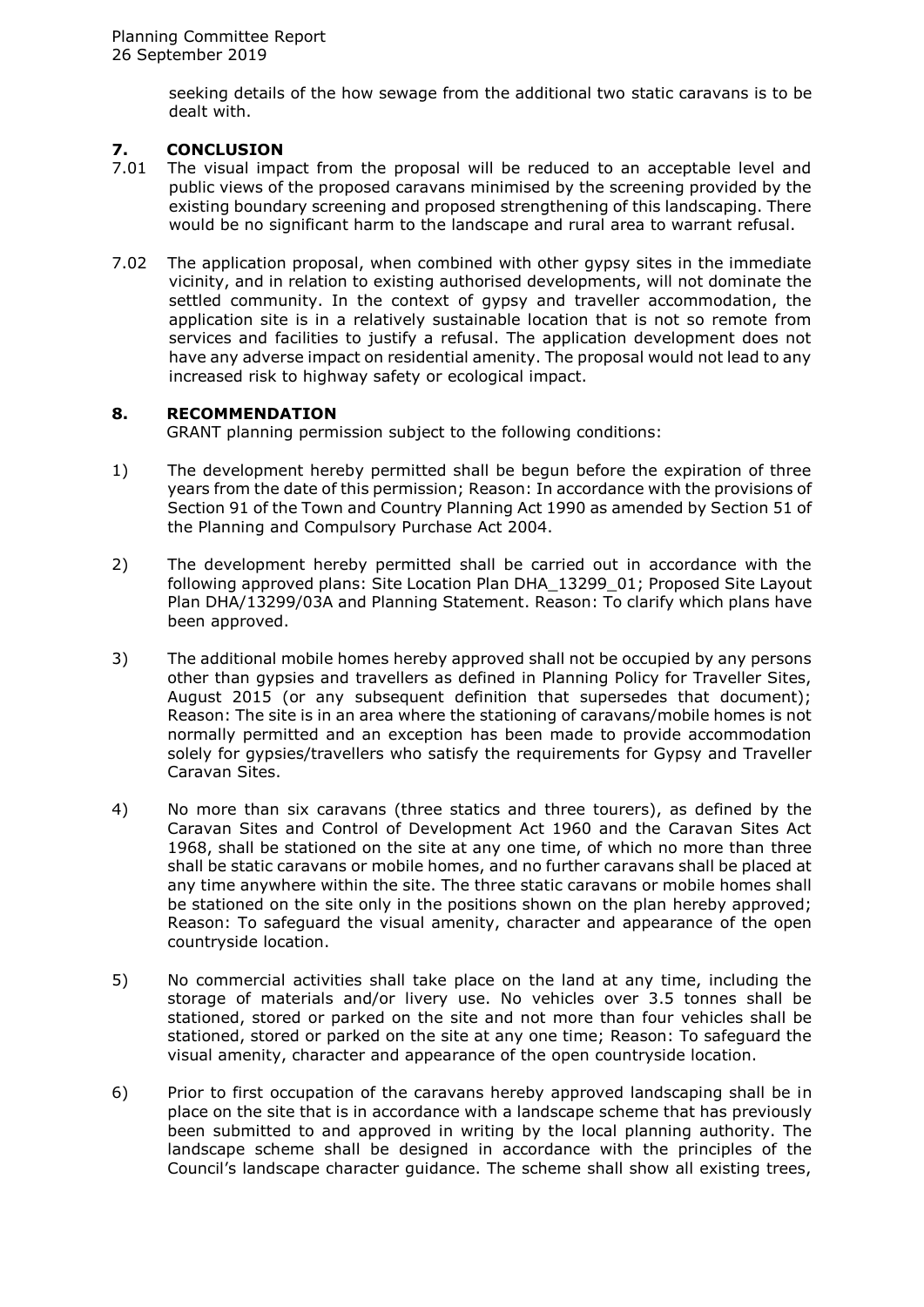hedges and blocks of landscaping on, and immediately adjacent to, the site and indicate whether they are to be retained or removed and shall include a landscape buffer across the front boundary at a minimum depth of 5 metres and include a planting specification, a programme of implementation and a [5] year management plan. Reason: In the interests of landscape, visual impact and amenity of the area and to ensure a satisfactory appearance to the development.

- 7) Any trees or plants within the approved landscape scheme, which, within a period of 5 years from the completion of the development die, are removed, or become seriously damaged or diseased, shall be replaced in the next planting season with others of similar size and species. Reason: In the interest of visual amenity of the area. Reason: In the interests of landscape, visual impact and amenity of the area and to ensure a satisfactory appearance to the development.
- 8) Any external lighting installed on the site (whether permanent or temporary) shall be in accordance with details that have previously been submitted to and approved in writing by the Local Planning Authority. These details shall include, inter alia, measures to shield and direct light from the light sources so as to prevent light pollution and illuminance contour plots covering sensitive neighbouring receptors. The development shall thereafter be carried out in accordance with the subsequently approved details and maintained as such thereafter; Reason: In the interest of amenity.
- 9) Notwithstanding the provisions of Schedule 2, Part 4 of the Town and Country Planning (General Permitted Development) (England) Order 2015 (as amended) (or any order revoking and/or re-enacting that Order with or without modification), no temporary buildings or structures shall be stationed on the land without the prior permission of the Local Planning Authority other than as expressly permitted by this decision; Reason: To safeguard the visual amenity, character and appearance of the open countryside location.
- 10) No bonfires or incineration of rubbish or organic material or vegetation shall take place on the site; Reason: To safeguard residential and local amenity generally.
- 11) Sewage and foul water disposal facilities shall be in place prior to the first occupation of the caravans hereby approved, with the facilities in accordance with details that have previously been submitted to and approved in writing by the Local Planning Authority with the facilities maintained as such hereafter. Reason: To ensure adequate sewage disposal arrangements.

# **INFORMATIVES**

1) It is the responsibility of the applicant to ensure , before the development hereby approved is commenced, that all necessary highway approvals and consents where required are obtained and that the limits of highway boundary are clearly established in order to avoid any enforcement action being taken by the Highway Authority. Across the county there are pieces of land next to private homes and gardens that do not look like roads or pavements but are actually part of the road. This is called 'highway land'. Some of this land is owned by The Kent County Council (KCC) whilst some are owned by third party owners. Irrespective of the ownership, this land may have 'highway rights' over the topsoil. Information about how to clarify the highway boundary can be found at [https://www.kent.gov.uk/roads-and-travel/what-we-look-after/highway-land/hig](https://www.kent.gov.uk/roads-and-travel/what-we-look-after/highway-land/highway-boundary-enquiries)

[hway-boundary-enquiries](https://www.kent.gov.uk/roads-and-travel/what-we-look-after/highway-land/highway-boundary-enquiries) (https://bit.ly/2kogNkI)

2) The applicant must also ensure that the details shown on the approved plans agree in every aspect with those approved under such legislation and common law. It is therefore important for the applicant to contact KCC Highways and Transportation to progress this aspect of the works prior to commencement on site.